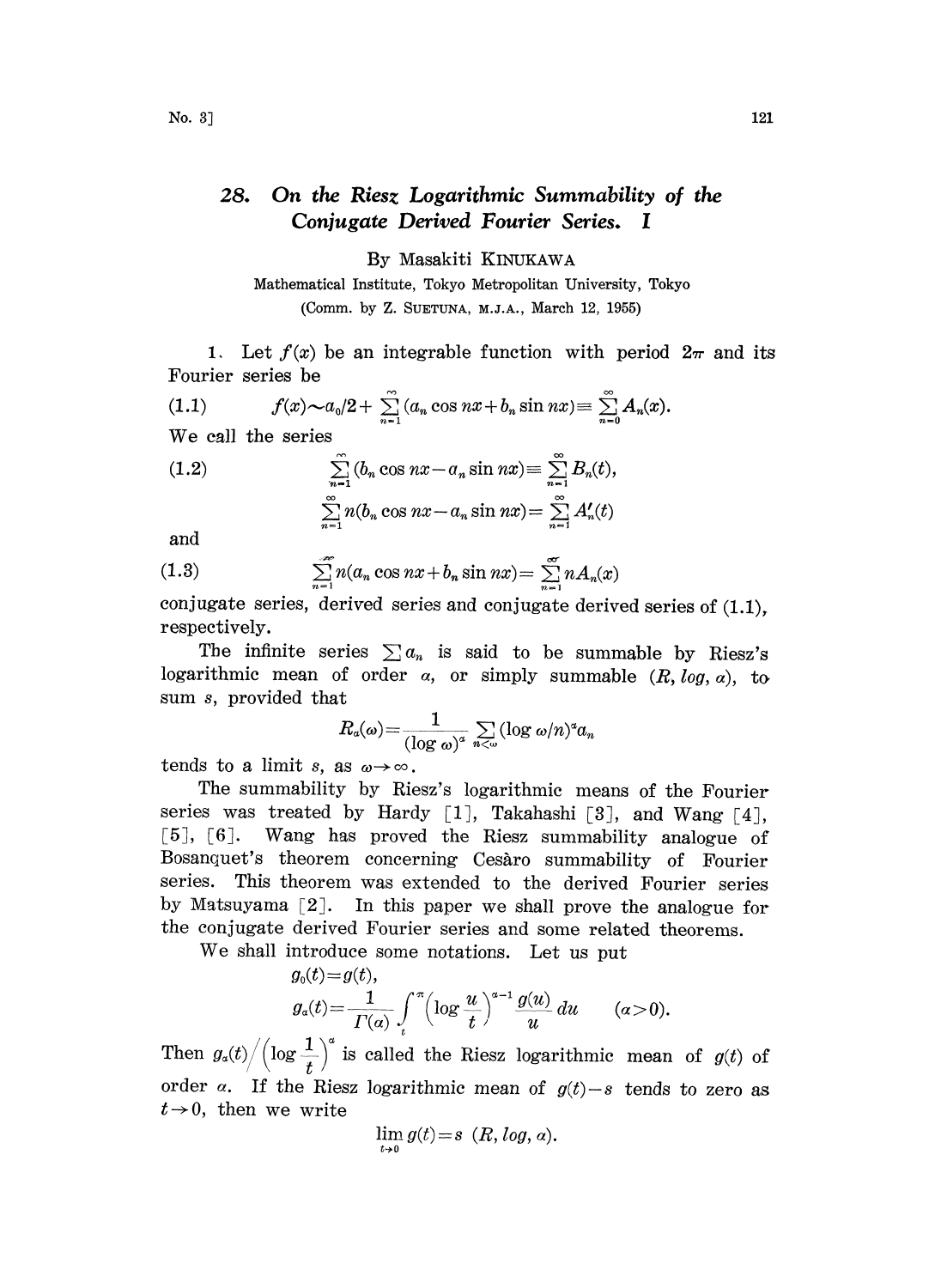122 M. KINUKAWA [Vol. 31,

We denote by  $g_{\alpha}^{\beta}(t)$  the  $\beta$ th integral of  $g_{\alpha}(t)$ , that is,

$$
\begin{aligned} g_a^\mathfrak{g}(t) &= \frac{1}{\Gamma(\beta)} \int_0^t (t-u)^{\mathfrak{g}-1} \, g_a(u) du, \\ g_a^0(t) &= g_a(t). \end{aligned}
$$

2. In what follows we put

$$
\varphi(t) = \varphi(x, t) = \frac{1}{2} \left\{ f(x+t) + f(x-t) - 2s \cos t \right\},
$$

$$
g(t) = \int_{t}^{\infty} \frac{\varphi(u)}{u^2} du
$$

and suppose that  $\varphi(t)/t$  is integrable in  $(0, \infty)$ . Then our theorems are stated as follows.

Theorem 1. If

$$
\lim_{t\to 0}g(t)=0 \qquad (R, \log, a),
$$

then the conjugate derived Fourier series of  $f(t)$  is summable  $(R, log,$  $a+2$ ) to s at the point x, where  $a \geq 0$ .

Theorem 2. If we suppose

$$
\int_0^t g_a(u) du = g_a^1(t) = o\left[t\left(\log\frac{1}{t}\right)^a\right]
$$

and

$$
\int_{t}^{\pi} \frac{\mid g_{a}(u+t)-g_{a}(u) \mid}{u} \ du = o \left[ \left( \log \frac{1}{t} \right)^{a+2} \right],
$$

then the conjugate derived Fourier series of  $f(t)$  is summable  $(R, log,$  $\alpha+2$ ) to s at the point x, where  $\alpha\geq 0$ .

Theorem 3. If the conjugate derived Fourier series is summable  $(R, log, a)$ , then we have

$$
\lim_{t\to 0} g(t)=0 \qquad (R, \log, a+1+\varepsilon),
$$

where  $a \geq 2$  and  $\varepsilon$  is a positive number.

3. We start by some lemmas which need for the proof of our theorems.<sup>1)</sup>

Lemma 1. Let us put

$$
S_a(t) = \int_0^1 \left(\log \frac{1}{u}\right)^a \sin ut \ du
$$

for  $a > -1$ . Then we have the following relations:

(3.1) 
$$
S_a(t) = \begin{cases} O(1) & \text{for } t > 0 \text{ and } a > -1, \\ O[(\log t)^a/t] & \text{for } t \geq 2, a \geq 0, \\ O[(\log t)^{a-1}/t] & \text{for } t \geq 2, 0 < a < 1, \end{cases}
$$

$$
(3.2) \qquad \qquad S'_a(t)\!=\!\begin{cases} O[\left(\log t\right)^a\!/t^2] & \hbox{for}\;\; t\geqq 2,\;\,a\geqq 1,\\ O(1/t^{1+a}) & \hbox{for}\;\; t\geqq 2,\;0\leqq a<1,\end{cases}
$$

- (8.8)  $S''_{\scriptscriptstyle a}(t) {=} O{\color{black}{\color{black}\left[\right]{}}} (\log t)^{\scriptscriptstyle a}\!/t^{\scriptscriptstyle 3}{\color{black}\left]\!\!\!}} \qquad for \, \, t \geqq 2, \, \, a \geqq 1,$
- (8.4)  $S_a(0)=0$   $(a>-1),$

1) Cf. Matsuyama [2J and Wang [4], [6J, [7J.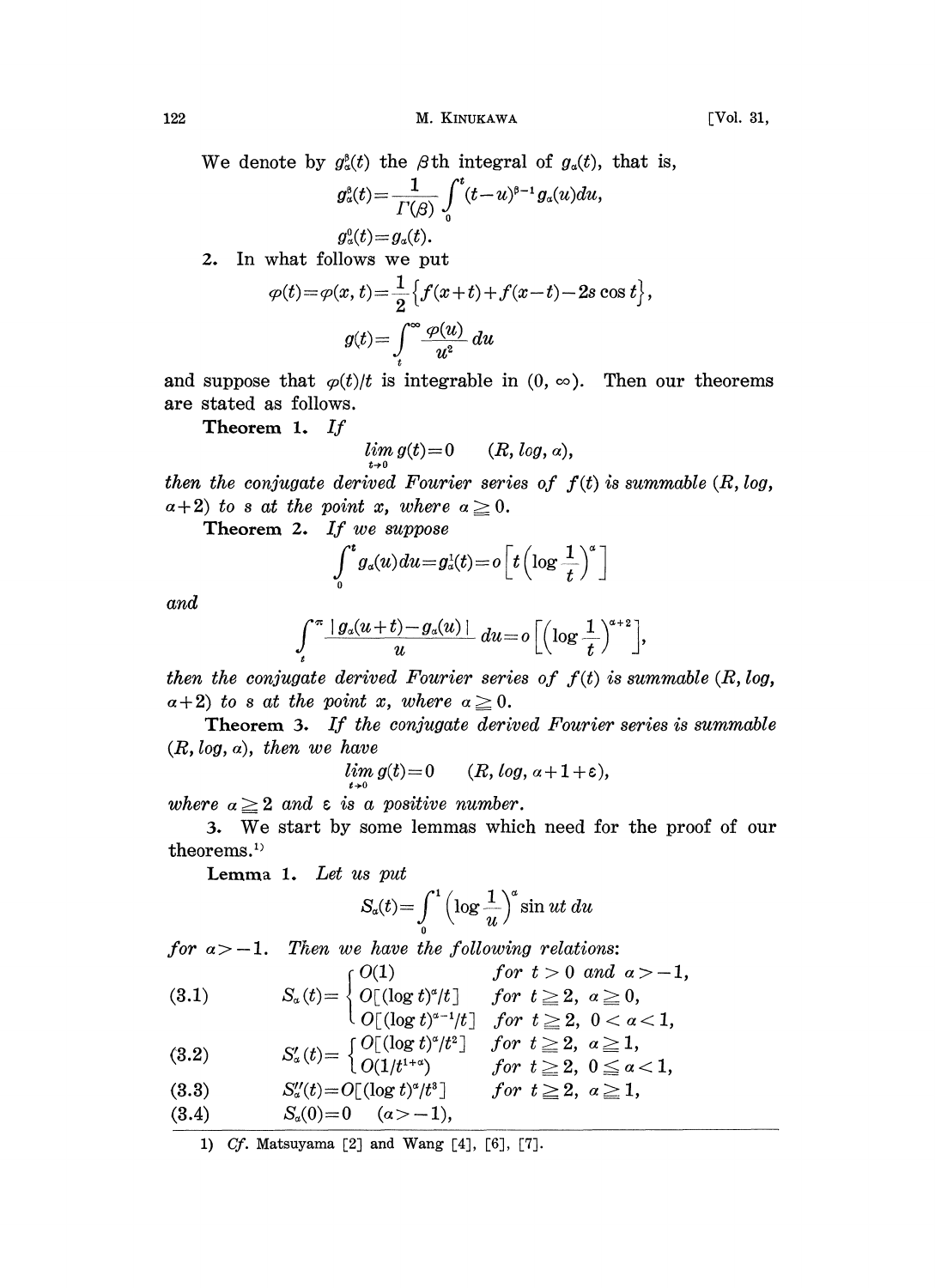No. 3] Riesz Logarithmic Summability of the Conjugate Derived Fourier Series. <sup>I</sup> 123

$$
(3.5) \t S_0(t) = (1 - \cos t)/t,
$$

$$
(3.6) \t[tSa(t)]' = aSa-1(t) \t for a > 0,
$$

(3.7) 
$$
S_{r+s+1}(t) = \frac{\Gamma(r+s+2)}{\Gamma(r+1)\Gamma(s+1)} \int_{0}^{1} S_{s}(ut) \left(\log \frac{1}{u}\right)^{r} du
$$
  
for  $r > -1$ ,  $s > -1$ .

Lemma 2.

$$
\frac{2}{\pi}\int_{0}^{\infty}S_{\alpha}(u)\sin xu\,du=\left(\log\frac{1}{x}\right)^{\alpha}\quad for\ \ 0
$$

4. Proof of Theorem 1. The  $(R, log, \beta)$  means of the conjugate derived Fourier series is denoted by

$$
R_{\scriptscriptstyle\beta}(\omega)\!=\!\frac{1}{(\log\omega)^{\scriptscriptstyle\beta}}\sum_{n<\omega}\Big(\log\frac{\omega}{n}\Big)^{\!\!\beta}nA_n(x),
$$

and the Fourier series of  $\varphi(t)$  becomes

$$
\varphi(t) \sim \sum_{n=0}^{\infty} A_n(x) \cos nt - s \cos t.
$$

Since  $S'_{\beta}(t)$  and  $S''_{\beta}(t)$  ( $\beta \ge 1$ ) are integrable in  $(0, \infty)$ , by Young's theorem, we get

$$
\int_{0}^{\infty} S'_{\beta}(\omega t) \varphi(t) dt = \sum_{n=1}^{\infty} A_{n} \int_{0}^{\infty} S'_{\beta}(\omega t) \cos nt dt - s \int_{0}^{\infty} S'_{\beta}(\omega t) \cos t dt,
$$

where the *n*th term of the right side series is

$$
\int_{0}^{\infty} S'_{\theta}(\omega t) \cos nt \, dt = \left[ \frac{1}{\omega} S(\omega t) \cos nt \right]_{0}^{\infty} + \frac{n}{\omega} \int_{0}^{\infty} S_{\theta}(\omega t) \sin nt \, dt
$$

$$
= \begin{cases} \frac{\pi}{2} \frac{n}{\omega^{2}} \Big( \log \frac{\omega}{n} \Big)^{\theta} & \text{for } \frac{n}{\omega} < 1, \\ 0 & \text{for } \frac{n}{\omega} \ge 1, \end{cases}
$$

by Lemma 2. Hence

$$
\frac{2}{\pi}\int_{0}^{\infty}S_{\beta}'(\omega t)\,\varphi(t)\,dt=-\frac{1}{\omega^2}\Big(\log\frac{\omega}{1}\Big)^{\beta}s+\sum_{n<\omega}A_{n}(x)n\left(\log\frac{\omega}{n}\right)^{\beta}\frac{1}{\omega^2}.
$$

Therefore

$$
(4.1) \qquad R_{\beta}(\omega) - s = \frac{2}{\pi} \frac{\omega^2}{(\log \omega)^{\beta}} \int_0^{\infty} S'_{\beta}(\omega t) \varphi(t) dt
$$
\n
$$
= \frac{2}{\pi} \frac{\omega}{(\log \omega)^{\beta}} \int_0^{\infty} \frac{\varphi(t)}{t} \Big[ \beta S_{\beta-1}(\omega t) - S_{\beta}(\omega t) \Big] dt,
$$

 $=\frac{2}{\pi} \frac{\omega}{(\log \omega)^{\beta}} \int_{0}^{\infty} \frac{\varphi(t)}{t} \Big[ \beta S_{\beta-1}(\omega t) - S_{\beta}(\omega t) \Big] dt,$ <br>
(i). If we put  $\varphi(t)/t = \xi(t)$ , then, by integ<br>  $\int_{0}^{\infty} \xi(t) S_{\beta-1}(\omega t) dt$ by Lemma 1, (3.6). If we put  $\varphi(t)/t=\xi(t)$ , then, by integration by parts, we get

$$
\frac{\omega}{(\log \omega)^{\beta}} \int_{p}^{\infty} \xi(t) S_{\beta-1}(\omega t) dt
$$
\n
$$
= \frac{\omega}{(\log \omega)^{\beta}} \left[ \xi^{1}(t) S_{\beta-1}(\omega t) \right]_{p}^{\infty} - \frac{\omega^{2}}{(\log \omega)^{\beta}} \int_{p}^{\infty} \xi^{1}(t) S'_{\beta-1}(\omega t) dt
$$
\n
$$
= R_{1} + R_{2},
$$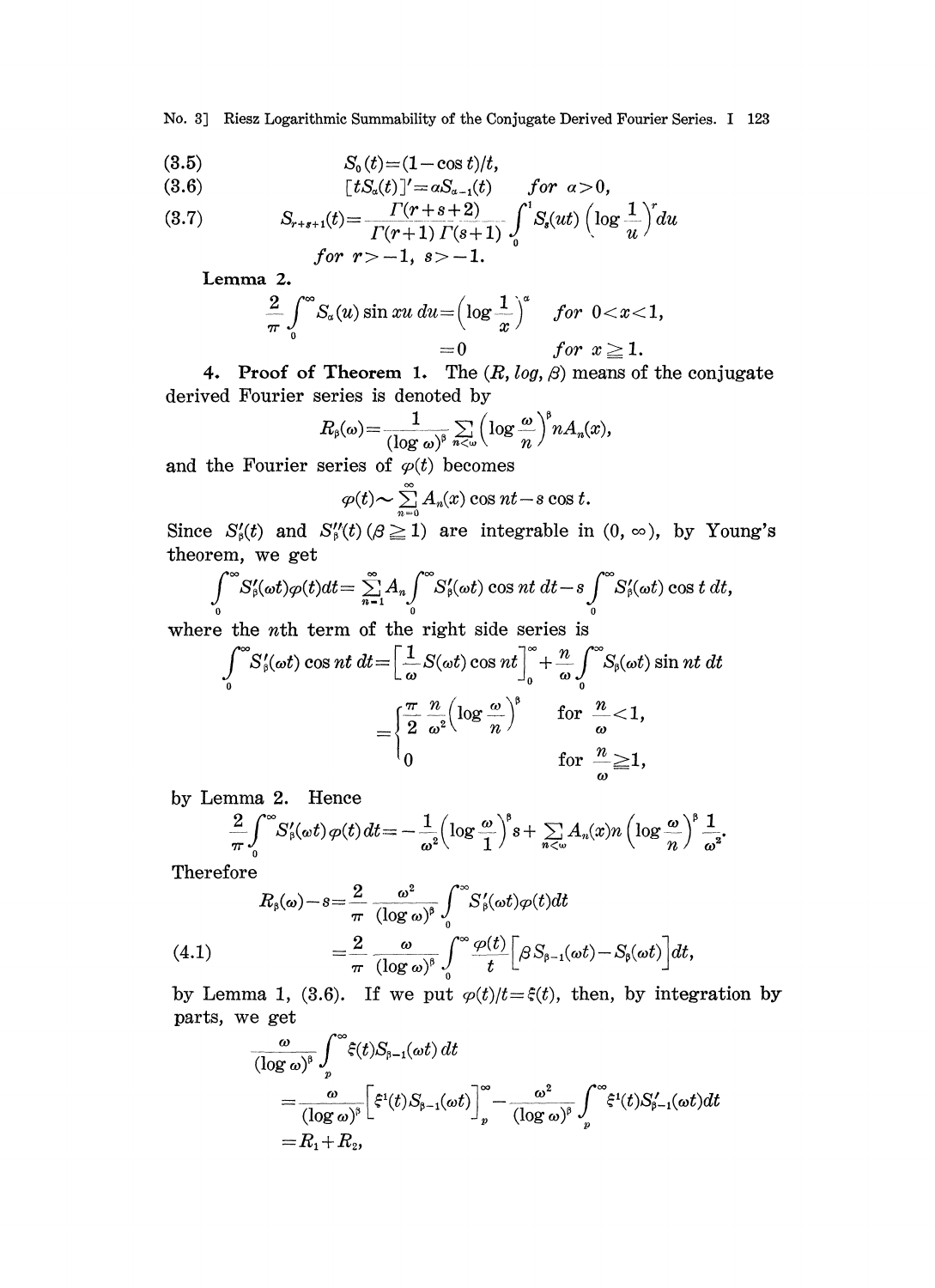where p is a sufficiently large but fixed number. Assuming  $\beta \geq 2$ , and by (3.2) and  $\int^t \varphi(u)/u \, du = O(1)$ , we get

$$
R_1 = \frac{\omega}{(\log \omega)^5} \left[ O\left\{ \frac{(\log \omega t)^{5-1}}{\omega t} \right\} \right]_p^{\infty} = O\left( \frac{1}{p} \frac{1}{\log \omega} \right)
$$

and

$$
R_2 = O\Big\{\frac{\omega^2}{(\log \omega)^{\beta}} \int_p^{\infty} \frac{(\log \omega t)^{\beta-1}}{\omega^2 t^2} dt\Big\} = O\Big(\frac{1}{p} \cdot \frac{1}{\log \omega}\Big).
$$

Similarly we get

$$
\frac{\omega}{(\log\omega)^{\mathfrak{d}}}\int\limits_{p}^{\infty}\!\hat{\varepsilon}(t)S_{\mathfrak{d}}(\omega t)\,dt\!=\!O(1/p).
$$

On the other hand we have, by integration by parts and by (3.1), (3.6),

$$
\frac{\omega}{(\log \omega)^{\beta}} \int_{0}^{p} \xi(t) S_{\beta-1}(\omega t) dt
$$
\n
$$
= \frac{-\omega}{(\log \omega)^{\beta}} \Big[ g(t) t S_{\beta-1}(\omega t) \Big]_{0}^{p} + \frac{\omega}{(\log \omega)^{\beta}} (\beta - 1) \int_{0}^{p} g(t) S_{\beta-2}(\omega t) dt
$$
\n
$$
= O[g(p)/\log \omega] + o(1) + \frac{\omega(\beta - 1)}{(\log \omega)^{\beta}} \int_{0}^{\pi} g(t) S_{\beta-2}(\omega t) dt.
$$

We also get

$$
\frac{\omega}{(\log \omega)^{\beta}} \int_{0}^{p} \xi(t) S_{\beta}(\omega t) dt = O[|g(p)|] + o(1) + \frac{\omega \beta}{(\log \omega)^{\beta}} \int_{0}^{\pi} g(t) S_{\beta-1}(\omega t) dt.
$$

Summing up above estimations, we see that

$$
(4.2) \quad R_{\beta}(\omega)-s=\frac{2}{\pi}\frac{\omega}{(\log \omega)^{\beta}}\int_{0}^{\pi}g(t)[\beta(\beta-1)S_{\beta-2}(\omega t)-\beta S_{\beta-1}(\omega t)]dt+o(1),
$$
for sufficiently large  $\alpha$  and  $\beta > 2$ .

for sufficiently large p and  $\beta \geq 2$ .

Suppose  $\beta > 2$  and let  $h = [\beta - 2]$ , then, by h time application of integration by parts, we get

$$
\int_{0}^{\pi} g(t)S_{\beta-2}(\omega t) dt = (\beta-2)(\beta-3)\cdots(\beta-2-h)\int_{0}^{\pi} S_{\beta-2-h-1}(\omega t)g_{h+1}(t) dt.
$$

Using here the formula

e the formula  

$$
g_{h+1}(t) = \frac{1}{\Gamma(h+1-\beta+2)} \int_t^{\pi} \left(\log \frac{u}{t}\right)^{h-\beta+2} \frac{g_{\beta-2}(u)}{u} du,
$$

and 
$$
(3.7)
$$
, we have

and (3.7), we have  
\n
$$
I(h+1-\beta+2) \int_{t}^{h} \int_{t}^{h} u^{h} du
$$
\n
$$
= \frac{(\beta-2)(\beta-3)\cdots(\beta-2-h)}{l(h+1-\beta+2)} \int_{0}^{\pi} S_{\beta-h-3}(\omega t) dt \Big\{ \int_{t}^{\pi} \Big( \log \frac{u}{t} \Big)^{h-\beta+2} \frac{g_{\beta-2}(u)}{u} du \Big\}
$$
\n
$$
= \frac{(\beta-2)(\beta-3)\cdots(\beta-2-h)}{l(h+3-\beta)} \int_{0}^{\pi} \frac{g_{\beta-2}(u)}{u} du \int_{0}^{u} \Big( \log \frac{u}{t} \Big)^{h-\beta+2} S_{\beta-h-3}(\omega t) dt
$$

2) Cf. Wang [6], Lemma 3.